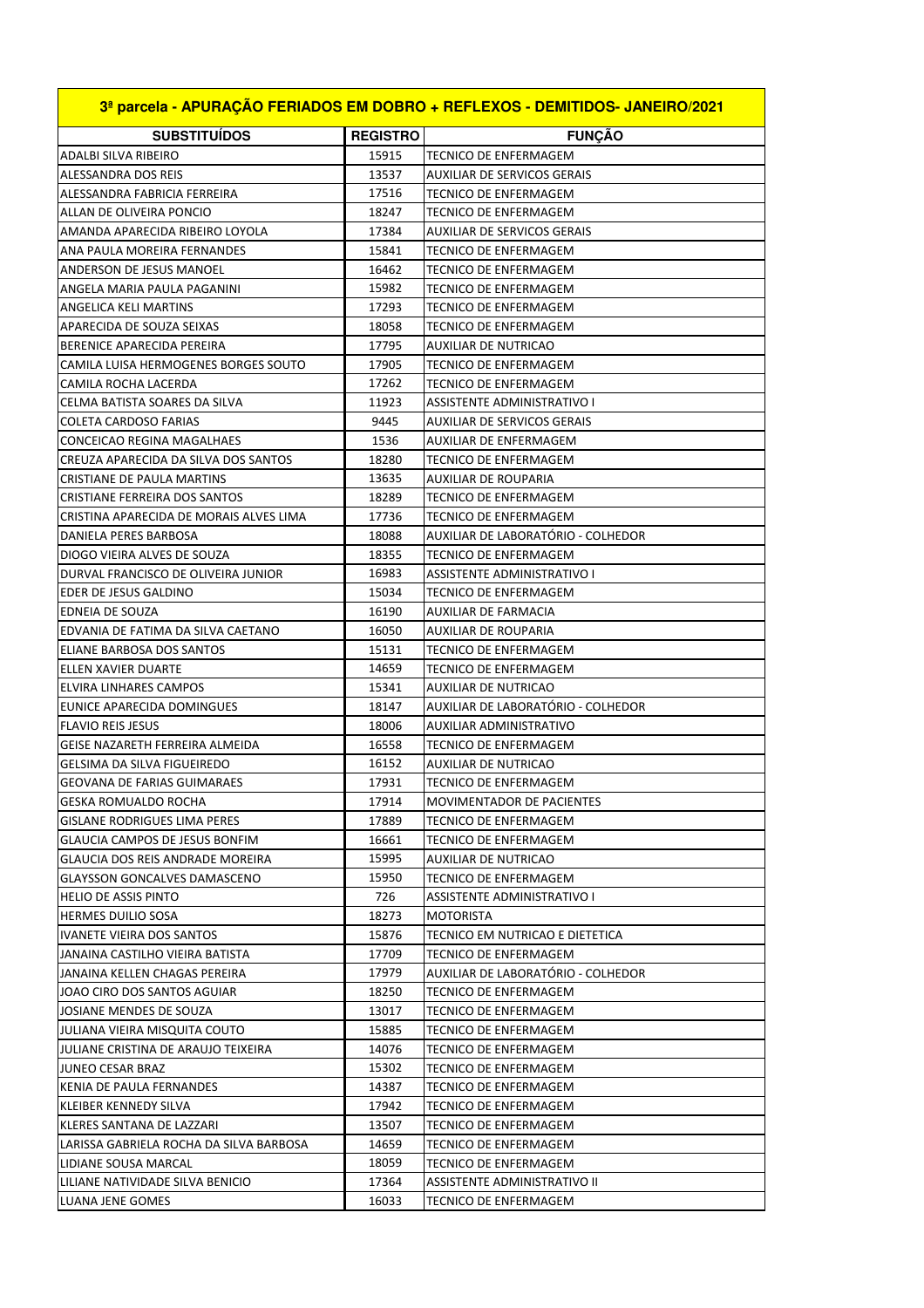| LUANA MIRELLE DE ALMEIDA                                               | 14346          | AUXILIAR DE FARMACIA                          |
|------------------------------------------------------------------------|----------------|-----------------------------------------------|
| LUCIANA DA SILVA GUIMARAES                                             | 18091          | TECNICO DE ENFERMAGEM                         |
| LUCIANA MARIA CEZARIO                                                  | 15036          | TECNICO DE ENFERMAGEM                         |
| LUCIENE TALITA MARTINS DA SILVA                                        | 17311          | AUXILIAR DE FARMACIA                          |
| LUCIO DE MAGALHAES FIGUEIREDO                                          | 16690          | AUXILIAR ADMINISTRATIVO                       |
| <b>LUIZ CARLOS FREITAS</b>                                             | 18150          | TECNICO DE ENFERMAGEM                         |
| LUIZA MARQUES BEZERRA DE OLIVEIRA                                      | 17420          | AUXILIAR DE SERVICOS GERAIS                   |
| MAGDA MARCIA LOPES SANTOS                                              | 17950          | TECNICO DE ENFERMAGEM                         |
| <b>MARA SOARES SANTOS</b>                                              | 17359          | AUXILIAR ADMINISTRATIVO                       |
| MARCIA CRISTINA DA SILVA                                               | 14728          | <b>TECNICO DE ENFERMAGEM</b>                  |
| <b>MARCIO DA SILVA</b>                                                 | 18017          | <b>TECNICO DE ENFERMAGEM</b>                  |
| <b>MARIA APARECIDA DE CASTRO</b>                                       | 3869           | <b>AUXILIAR DE SERVICOS GERAIS</b>            |
| MARIA APARECIDA DE PAULA                                               | 14996          | TECNICO DE ENFERMAGEM                         |
| MARIA APARECIDA DO NASCIMENTO                                          | 16340          | TECNICO DE ENFERMAGEM                         |
| MARIA DE FATIMA TORRES                                                 | 15893          | AUXILIAR DE ROUPARIA                          |
| MARIA DOS ANJOS PEREIRA COSTA                                          | 18343          | TECNICO DE ENFERMAGEM                         |
| MARIA ELZA DE JESUS OLIVEIRA                                           | 14852          | TECNICO DE ENFERMAGEM                         |
| MARIA ZENAIDE DA SILVA                                                 | 17944          | TECNICO DE ENFERMAGEM                         |
| MARIANE SIQUEIRA JORDAO                                                | 15074          | TECNICO DE ENFERMAGEM                         |
| MARLENE AMARAL DE ALMEIDA COLEN                                        | 10965          | TECNICO DE ENFERMAGEM                         |
| <b>MARLI DOS SANTOS GONCALVES</b>                                      | 18066          | TECNICO DE ENFERMAGEM                         |
| MICHELLE RODRIGUES PRADO AREDA                                         | 17212          | AUXILIAR DE ROUPARIA                          |
| <b>MONICA CRISTINA RODRIGUES</b>                                       | 15562          | AUXILIAR DE FARMACIA                          |
| NAYARA FRANCIELLE ANTUNES GUIMARAES                                    | 17812          | AUXILIAR ADMINISTRATIVO                       |
| NEUZA FRANCISCO DE BARROS                                              | 16378          | AUXILIAR DE ROUPARIA                          |
| NILCEIA MARIA DOS SANTOS                                               | 16297          | TECNICO DE ENFERMAGEM                         |
| NILZA CAMILA LOUZADA                                                   | 13855          | TECNICO DE ENFERMAGEM                         |
| ODETE DA ROCHA BARBOSA                                                 | 16135          | ENCARREGADO DE HIGIENIZACAO E LIMPEZA         |
|                                                                        |                |                                               |
| PATRICIA MENDES DA SILVA DUARTE<br>PAULA FERNANDA DA SILVA SOUSA ROCHA | 18032<br>17582 | TECNICO DE ENFERMAGEM<br>AUXILIAR DE FARMACIA |
| PAULO RESENDE DOS SANTOS                                               | 15142          | <b>MOTORISTA</b>                              |
| PAULO ROBERTO PEREIRA                                                  | 16074          | <b>TECNICO DE ENFERMAGEM</b>                  |
| RACHEL CRISTINA BATISTA LIMA                                           | 15182          | TECNICO DE ENFERMAGEM                         |
| RAFAELA ADELAIDE DE LIMA                                               | 12283          | ASSISTENTE ADMINISTRATIVO II                  |
| RAQUEL FERREIRA DOS SANTOS                                             | 16729          | <b>TECNICO DE ENFERMAGEM</b>                  |
| REGIANE SOARES DOS SANTOS                                              | 16289          | <b>TECNICO DE ENFERMAGEM</b>                  |
| RENATO SOARES COLETA                                                   | 16376          | TECNICO DE ENFERMAGEM                         |
| ROSANGELA SOCORRO TEIXEIRA                                             | 16193          | TECNICO DE ENFERMAGEM                         |
| ROSILENE CARNEIRO DE SOUSA                                             | 18442          | TECNICO DE ENFERMAGEM                         |
| ROSILENE MARIA DOS SANTOS                                              | 17410          | AUXILIAR DE SERVICOS GERAIS                   |
| ROSILENE MATOSO                                                        | 17879          | TECNICO DE ENFERMAGEM                         |
| ROSILENE RAIMUNDA DOS SANTOS                                           | 15700          | TECNICO DE ENFERMAGEM                         |
| ROSIMARY GODINHO DA SILVEIRA                                           | 17233          | TECNICO DE ENFERMAGEM                         |
| SANDRA BERNADETE DA SILVA                                              | 16036          | AUXILIAR DE ROUPARIA                          |
| SANDRA MARA DE SOUZA MARTINS                                           | 18296          | TECNICO DE ENFERMAGEM                         |
| SANDRA MARIA GUILHERME                                                 | 16473          | <b>TECNICO DE ENFERMAGEM</b>                  |
| SARA VALENE DA COSTA                                                   | 17581          | TECNICO DE ENFERMAGEM                         |
| SILVANA MARIA NERYS                                                    | 15106          | TECNICO DE ENFERMAGEM                         |
| SILVIA VIEIRA SANTANA                                                  | 16537          | TECNICO DE ENFERMAGEM                         |
| SIMONE APARECIDA PEREIRA DOS SANTOS                                    | 7993           | AUXILIAR DE ROUPARIA                          |
| SIMONE DE ASSIS SILVA                                                  | 15473          | TECNICO DE ENFERMAGEM                         |
| SIMONE FRAGA OLIVEIRA SILVA                                            | 15892          | AUXILIAR DE ROUPARIA                          |
| SONIA MARIA DOS SANTOS XAVIER                                          | 15228          | TECNICO DE ENFERMAGEM                         |
| SUELI DE SOUZA                                                         | 15873          | AUXILIAR DE NUTRICAO                          |
| TATIANNE CALDEIRA DE OLIVEIRA                                          | 16420          | <b>TECNICO DE ENFERMAGEM</b>                  |
| THAISMARA CRISTINA VILELA OLIVEIRA LEITE GUIMA                         | 16856          | TECNICO DE ENFERMAGEM                         |
| TULIO AFONSO NUNES DE MELO                                             | 17654          | AUXILIAR DE FARMACIA                          |
| VANIA DOROTEIA DA SILVA SENA                                           | 17533          | AUXILIAR DE ROUPARIA                          |
| VILENE MARIA APARECIDA ALVES                                           | 14992          | TECNICO DE ENFERMAGEM                         |
|                                                                        |                |                                               |